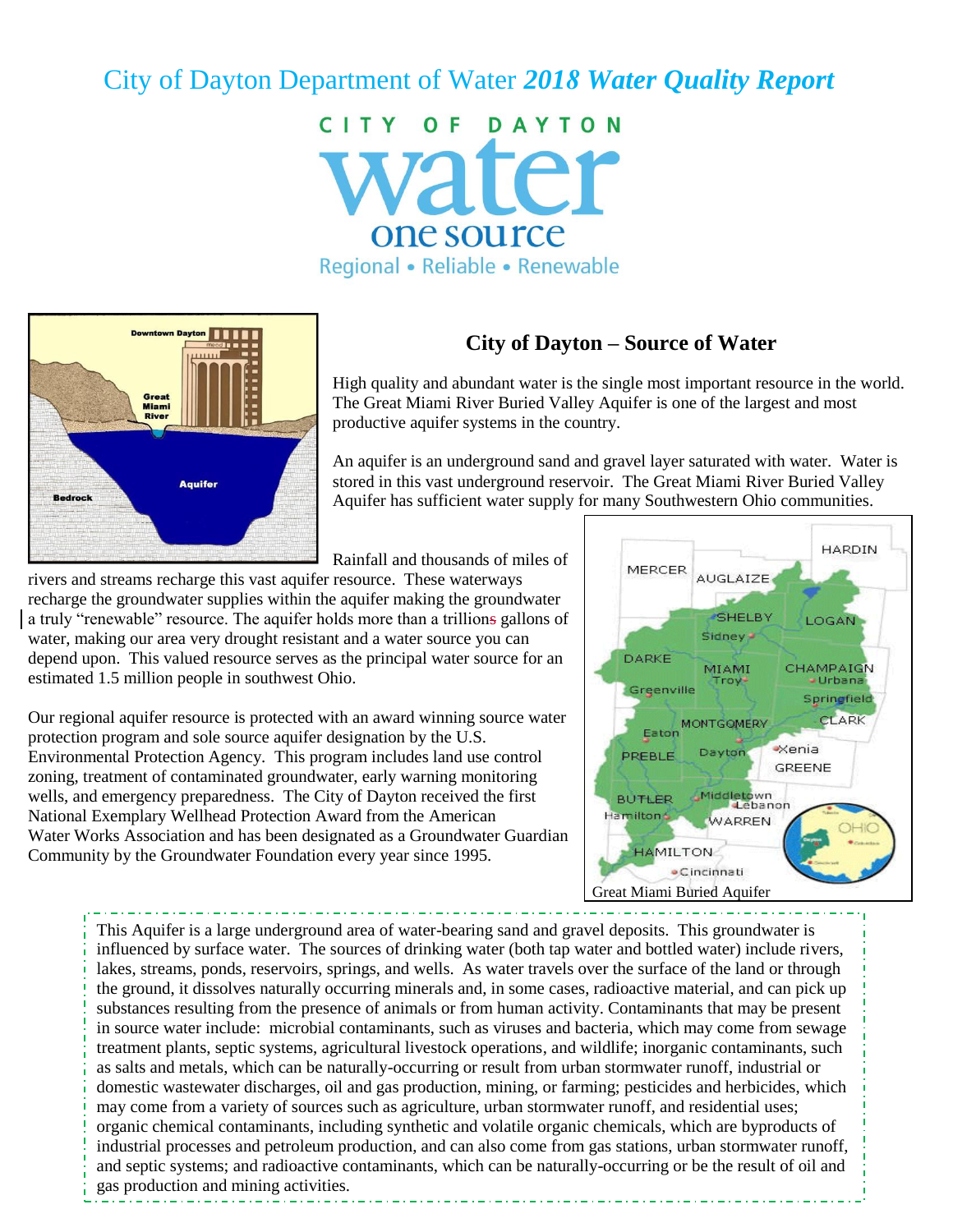

The City of Dayton Water Department treats and pumps drinking water to over 400,000 people in Montgomery County and part of Greene County. Water is supplied to water treatment plants by the Miami and the Mad River Well Fields. Wells pump groundwater from the Great Miami River Buried Valley Aquifer. Dayton uses recharge lagoons to help maintain the water table and allow large wells to efficiently pump water to the water plants. Dayton has approximately 110 production wells. Each of these large wells can pump from one to four million gallons per day.

## **Water Treatment Process**

Dayton's water treatment plants use conventional lime (calcium oxide) softening processes. After softening, the pH of the water is adjusted using carbon dioxide. The water is fluoridated and then later disinfected using with chlorine. Rapid sand filtration is the final step in the water treatment process. Dayton's Ottawa Water Plant and Miami Water Plant have rated treatment capacities of 96 million gallons of water per day (for each plant). In 2017, Dayton treated and pumped approximately to 23.7 billion gallons of water.



Drinking water, including bottled water, may reasonably be expected to contain at least small amounts of some contaminants. The presence of contaminants does not necessarily indicate that water poses a health risk. In order to ensure that tap water is safe to drink, USEPA prescribes regulations which limit the amount of certain contaminants in water provided by public water systems. Food and Drug Administration regulations establish limits for contaminants in bottled water which shall provide the same protection for public health. More information about contaminants and potential health effects can be obtained by calling the Environmental Protection Agency's Safe Drinking Water Hotline (800-426-4791).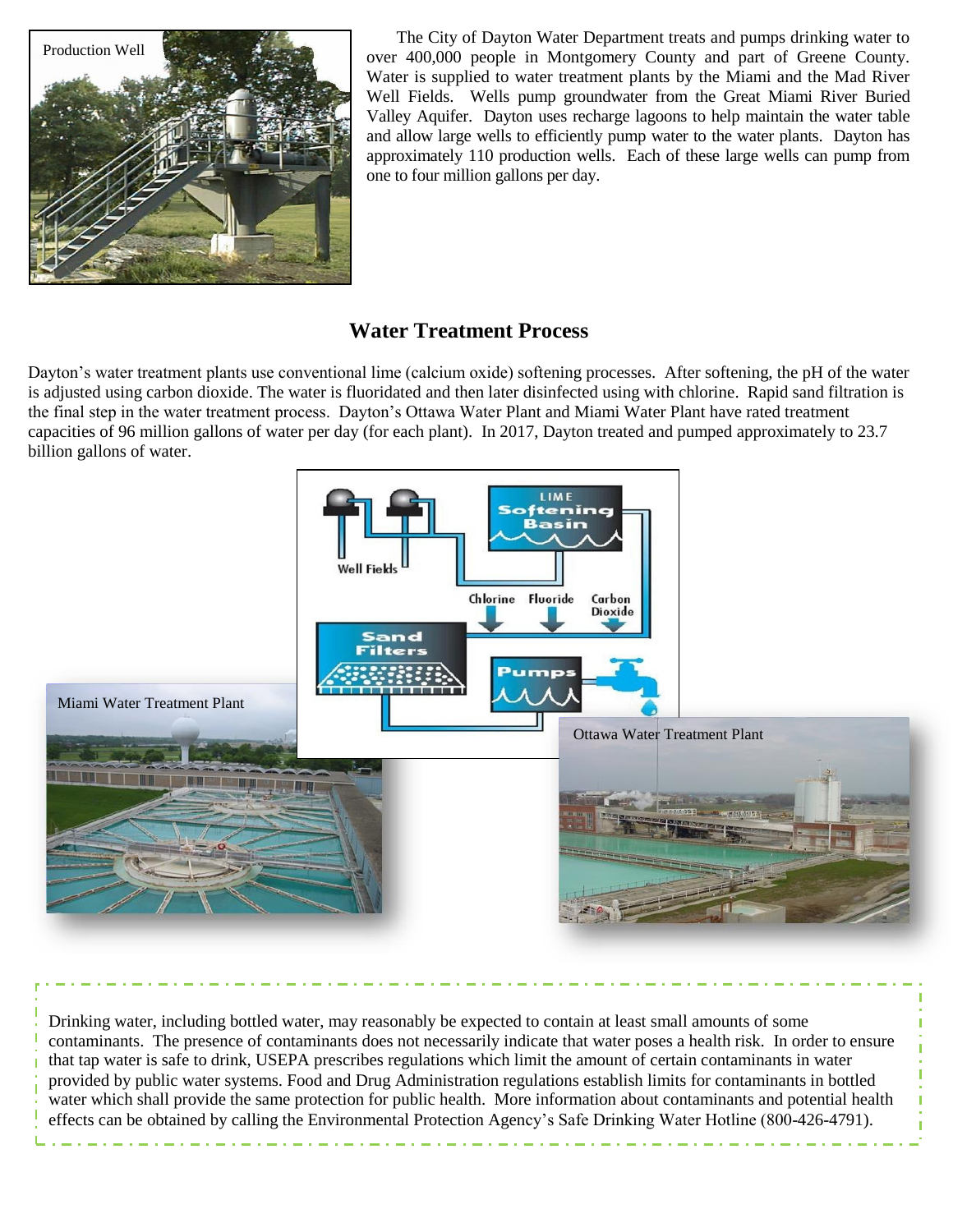# City of Dayton Department of Water **2018 Water Quality Report**

*We are proud to report that the City of Dayton complied with all MCL\* standards for drinking water during* **2017.** The following results summarize thousands of tests performed **in 2017**

| 2017 Report                                                                                                                                                                          |                                          |                              | <b>Miami Plant</b>                         |                                     |                  |                        | <b>Ottawa Plant</b>                        |                                     |                  |                        | <b>Sources of Contaminants</b>                                                                                                  |
|--------------------------------------------------------------------------------------------------------------------------------------------------------------------------------------|------------------------------------------|------------------------------|--------------------------------------------|-------------------------------------|------------------|------------------------|--------------------------------------------|-------------------------------------|------------------|------------------------|---------------------------------------------------------------------------------------------------------------------------------|
| <b>Regulated</b><br><b>Substance</b>                                                                                                                                                 | <b>Highest Level</b><br>Allowed (MCL)    | <b>Ideal Goals</b><br>(MCLG) | <b>Highest</b><br>Level<br><b>Detected</b> | <b>Range of</b><br><b>Detection</b> | <b>Violation</b> | Year<br><b>Sampled</b> | <b>Highest</b><br>Level<br><b>Detected</b> | <b>Range of</b><br><b>Detection</b> | <b>Violation</b> | Year<br><b>Sampled</b> |                                                                                                                                 |
| <b>Regulated at the Treatment Plant</b>                                                                                                                                              |                                          |                              |                                            |                                     |                  |                        |                                            |                                     |                  |                        |                                                                                                                                 |
| Fluoride (ppm)                                                                                                                                                                       |                                          |                              | 0.94                                       | $0.8 - 1.09$                        | N <sub>o</sub>   | 2017                   | 0.95                                       | $0.41 - 1.10$                       | N <sub>o</sub>   | 2017                   | Erosion of natural deposits; Water additive<br>which promotes strong teeth; Discharge from<br>fertilizer and aluminum factories |
| Nitrate (ppm)                                                                                                                                                                        | 10                                       | 10                           | 1.05                                       | $0.11 - 1.05$                       | N <sub>o</sub>   | 2017                   | 1.63                                       | $0.86 - 1.63$                       | N <sub>o</sub>   | 2017                   | Runoff from fertilizer use; Leaching from septic<br>tank, sewage; Erosion of natural deposits                                   |
| Turbidity (NTU)                                                                                                                                                                      | $TT = 1$<br>$TT: > 95\%$ must be $< 0.3$ | N/A                          | 0.08<br>$100\% < 0.3^1$                    | $0.03 - 0.08$                       | N <sub>o</sub>   | 2017                   | 0.08<br>$100\% < 0.3^1$                    | $0.02 - 0.08$                       | N <sub>o</sub>   | 2017                   | Lime softening residuals; Soil runoff.                                                                                          |
| <b>Total Organic Carbon (TOC)</b><br>(ppm)                                                                                                                                           | <b>TT</b>                                | N/A                          | $0.62^2$                                   | $0.49 - 0.78$                       | N <sub>o</sub>   | 2017                   | $0.52^2$                                   | $0.36 - 0.64$                       | N <sub>o</sub>   | 2017                   | Naturally present in the environment                                                                                            |
| Barium (ppm)                                                                                                                                                                         | 2                                        | 2                            | 0.050                                      | N/A                                 | No.              | 2017                   | 0.036                                      | N/A                                 | N <sub>o</sub>   | 2017                   | Erosion of natural deposits; Discharge from<br>metal refineries; Erosion of natural of                                          |
| <b>Regulated at the Customer's Tap</b>                                                                                                                                               |                                          |                              |                                            |                                     |                  |                        |                                            |                                     |                  |                        |                                                                                                                                 |
| Lead (ppb)                                                                                                                                                                           | $AL = 15$                                | $\overline{0}$               | 4.8                                        | No samples >AL<br>$ND - 13.9$       | N <sub>o</sub>   | 2017                   | 4.8                                        | No samples >AL<br>$ND - 13.9$       | N <sub>o</sub>   | 2017                   | Corrosion of household plumbing materials; Erosion<br>of natural deposits                                                       |
| Copper (ppm)                                                                                                                                                                         | $AL = 1.3$                               | 1.3                          | 0.042                                      | No samples >AL<br>$ND - 0.82$       | N <sub>o</sub>   | 2017                   | 0.042                                      | No samples >AL<br>$ND - 0.82$       | N <sub>o</sub>   | 2017                   |                                                                                                                                 |
| 90% of samples were less than 4.8 ppb for lead and less than 0.042 ppm for copper. Lead and copper were not detected in most of the water samples. Results from samples collected in |                                          |                              |                                            |                                     |                  |                        |                                            |                                     |                  |                        |                                                                                                                                 |
| 2017.<br><b>Regulated in the Distribution System</b>                                                                                                                                 |                                          |                              |                                            |                                     |                  |                        |                                            |                                     |                  |                        |                                                                                                                                 |
| Trihalomethanes (THMs) (ppb)                                                                                                                                                         | $80^{3}$                                 | $\overline{0}$               | $34.65^3$                                  | 16.64-38.07                         | N <sub>o</sub>   | 2017                   | $34.65^3$                                  | 16.64-38.07                         | No.              | 2017                   | By-product of drinking water chlorination                                                                                       |
| Haloacetic Acids (HAAs) (ppb)                                                                                                                                                        | $60^{3}$                                 | N/A                          | $7.33^{3}$                                 | ND-8.63                             | N <sub>o</sub>   | 2017                   | $7.33^{3}$                                 | ND-8.63                             | No               | 2017                   | By-product of drinking water chlorination                                                                                       |
| Chlorine (ppm)                                                                                                                                                                       | $MRDL = 4$                               | MRDLG=4                      | 1.12 <sup>4</sup>                          | $0.28 - 1.94$                       | N <sub>o</sub>   | 2017                   | 1.12 <sup>4</sup>                          | $0.28 - 1.94$                       | No.              | 2017                   | Water additive used to control microbes                                                                                         |
| <b>Coliform Bacteria</b><br>$\frac{6}{6}$ positive/month)                                                                                                                            | 5%                                       | $\overline{0}$               | $2.9\%$ <sup>5</sup>                       |                                     | N <sub>o</sub>   | 2017                   | $2.9\%$ <sup>5</sup>                       |                                     | No               | 2017                   | Naturally present in the environment                                                                                            |
| Unregulated Compounds – concentration in ppb $\&$ ppm (average and range are shown for water plant effluent samples)                                                                 |                                          |                              |                                            |                                     |                  |                        |                                            |                                     |                  |                        |                                                                                                                                 |
| <b>Bromodichloromethane</b> (ppb)                                                                                                                                                    | N/A                                      | N/A                          | 1.55                                       | 1.21-1.84                           | N/A              | 2017                   | 1.30                                       | 1.09-1.56                           | N/A              | 2017                   | By-products of drinking water chlorination                                                                                      |
| Bromoform (ppb)                                                                                                                                                                      | N/A                                      | N/A                          | <b>ND</b>                                  | $ND-0.53$                           | N/A              | 2017                   | <b>ND</b>                                  | ND-0.57                             | N/A              | 2017                   |                                                                                                                                 |
| Chloroform (ppb)                                                                                                                                                                     | N/A                                      | N/A                          | 0.88                                       | $0.52 - 1.32$                       | N/A              | 2017                   | 0.943                                      | $0.72 - 1.14$                       | N/A              | 2017                   |                                                                                                                                 |
| Dibromochloromethane (ppb)                                                                                                                                                           | N/A                                      | N/A                          | 1.40                                       | $0.83 - 1.73$                       | N/A              | 2017                   | 1.32                                       | $1.00 - 1.61$                       | N/A              | 2017                   |                                                                                                                                 |

**1** Dayton complied with requirements for every month in 2017. Turbidity if a measure of the cloudiness of water and is an indication of the effectiveness of our filtration system. The turbidity limit set by the EPA is 0.3 NTU in 95% of the daily samples and shall not exceed 1 NTU at any time. As reported above, the City of Dayton's highest recorded turbidity result for **2017** at **Miami Plant** was 0.08 NTU and lowest monthly percentage of samples meeting the turbidity limits was **100%**, and at **Ottawa Treatment Plant** was 0.08 NTU and lowest monthly percentage of samples meeting the turbidity limits was **100%.**

**2** Dayton complied with alternate compliance criteria for TOC regulations under the D/DBP Rule. The level reported is "average".

**3** Highest running annual average.

**4** Highest running quarterlyaverage

**5** In 2017 five distribution samples were positive for coliform bacteria. There were 1,522 samples analyzed.

**\*MCL** = Maximum Contaminant Level – The highest level of a contaminant that is allowed in drinking water. MCLs are set as close to the MCLGs as feasible using the best available treatment technology.

**MCLG** = Maximum Contaminant Level Goal – The level of a contaminant in drinking water below which there is no known or expected risk to health. MCLGs allow for a margin of safety. **NTU** = Nephelometric Turbidity Units (measure of "cloudiness") **MRDL =** Maximum Residual Disinfectant Level – The highest level of a disinfectant allowed in drinking water. There is convincing evidence that addition of a disinfectant is necessary for control of microbial contaminants.

**MRDLG =** Maximum Residual Disinfectant Level Goal. The level of drinking water disinfectant below which there is no known or expected risk to health. MRDLGs do not reflect the benefits of the use of disinfectants to control microbial contaminants.

**TT =** Treatment Technique – A required process intended to reduce the level of a contaminant in drinking water.

**AL** = Action Level – The concentration of a contaminant which, if exceeded, triggers treatment or other requirements for a water system.

**pCi/l** = picocuries per liter (a measure of radioactivity) **ppm** = parts per million **ppb** = parts per billion

 $N/A = Not applicable <$  = less than or equal to  $\Rightarrow$  = greater than or equal to  $\Rightarrow$  = greater than  $\le$  = less than **ND** = Not detected